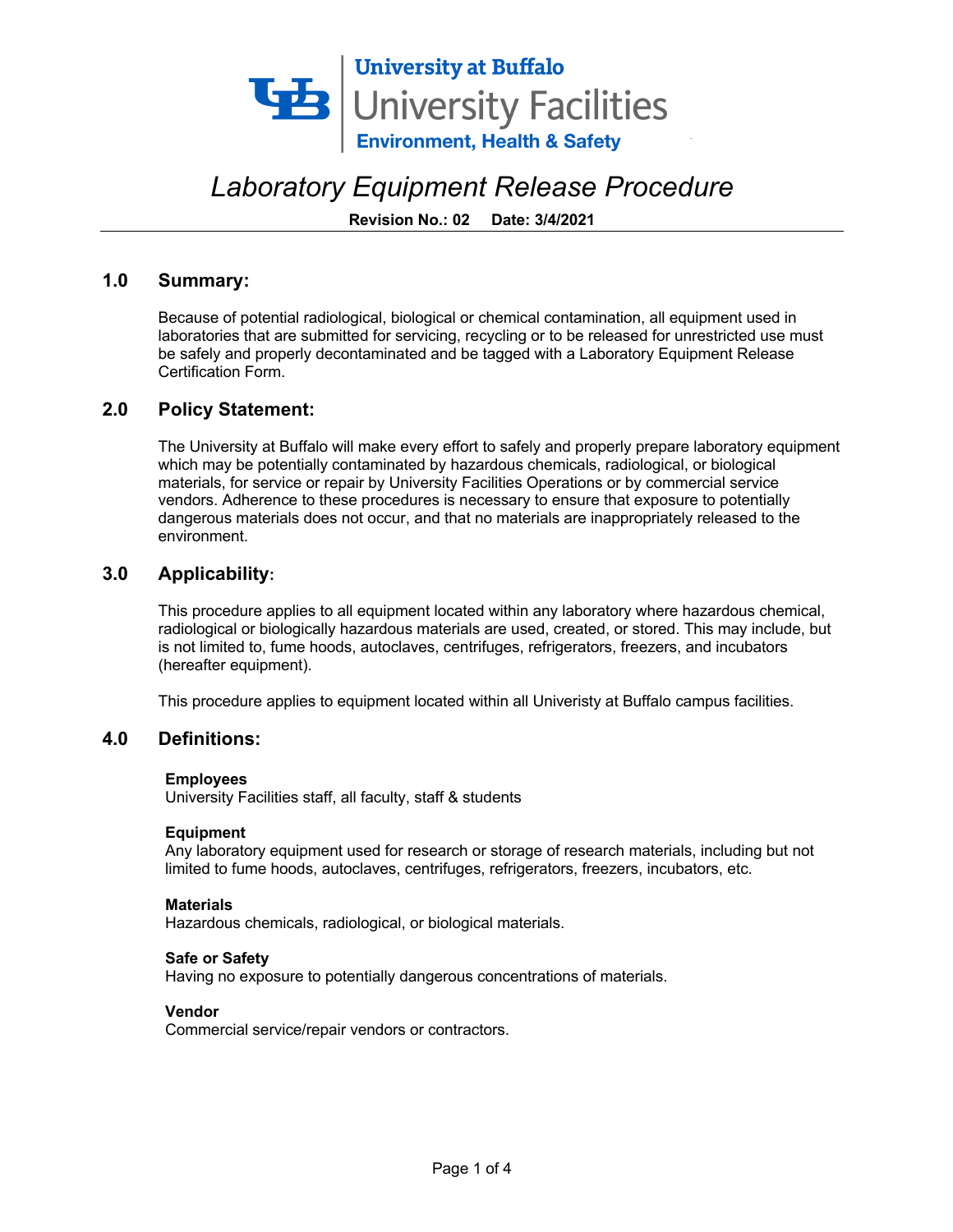

 **Revision No.: 02 Date: 3/4/2021** 

### **5.0 Responsibility**

#### **Deans, Directors, and Department Chairs**

 • Ensure that all faculty and principal investigators receive a copy of this procedure, are instructed that it is necessary to comply with the terms of this procedure, and that this procedure is followed.

#### **Faculty and Principal Investigators**

- • Ensure that all laboratory personnel have access to a copy of this procedure, that the procedure is followed, and that any questions or problems are referred to Environment, Health & Safety (EH&S) for discussion and resolution.
- Provide a copy of this policy to commercial service vendors.

#### **Laboratory Staff and Students**

• Follow this procedure and refer any problems or questions to their supervisor.

#### **Environment, Health & Safety**

- Provide consultative support and assist in managing questions or problems.
- Authorize any necessary deviations from this procedure.
- Review and update this procedure as necessary every two years, or as changes are required.

#### **University Facilities Operations**

- • Refrain from servicing or coming in contact with equipment that has not been cleared as outlined in this procedure.
- Provide a copy of this procedure to any commercial service vendors.

#### **6.0 Procedures:**

 Complete the *Laboratory Equipment Release Checklist*.

#### **Material Removal**

 be removed from equipment and stored or disposed of in accordance with established procedures. However, materials may remain within equipment if there will be no direct contact with the materials in the course of servicing the equipment. For example, materials may remain within a refrigerator or leakage from the interior. This presumes that there is no need to tip or invert the equipment. In general, before servicing, all hazardous chemical, radiological, or bio-hazardous materials must freezer while it is being serviced as long as service providers need not work inside the refrigerator, the materials are isolated inside the refrigerator to prevent contact, and there is no dripping or

 When releasing equipment to unrestricted use, all hazardous chemical, radiological, or bio- hazardous materials must be removed from equipment and stored or disposed of in accordance with established procedures.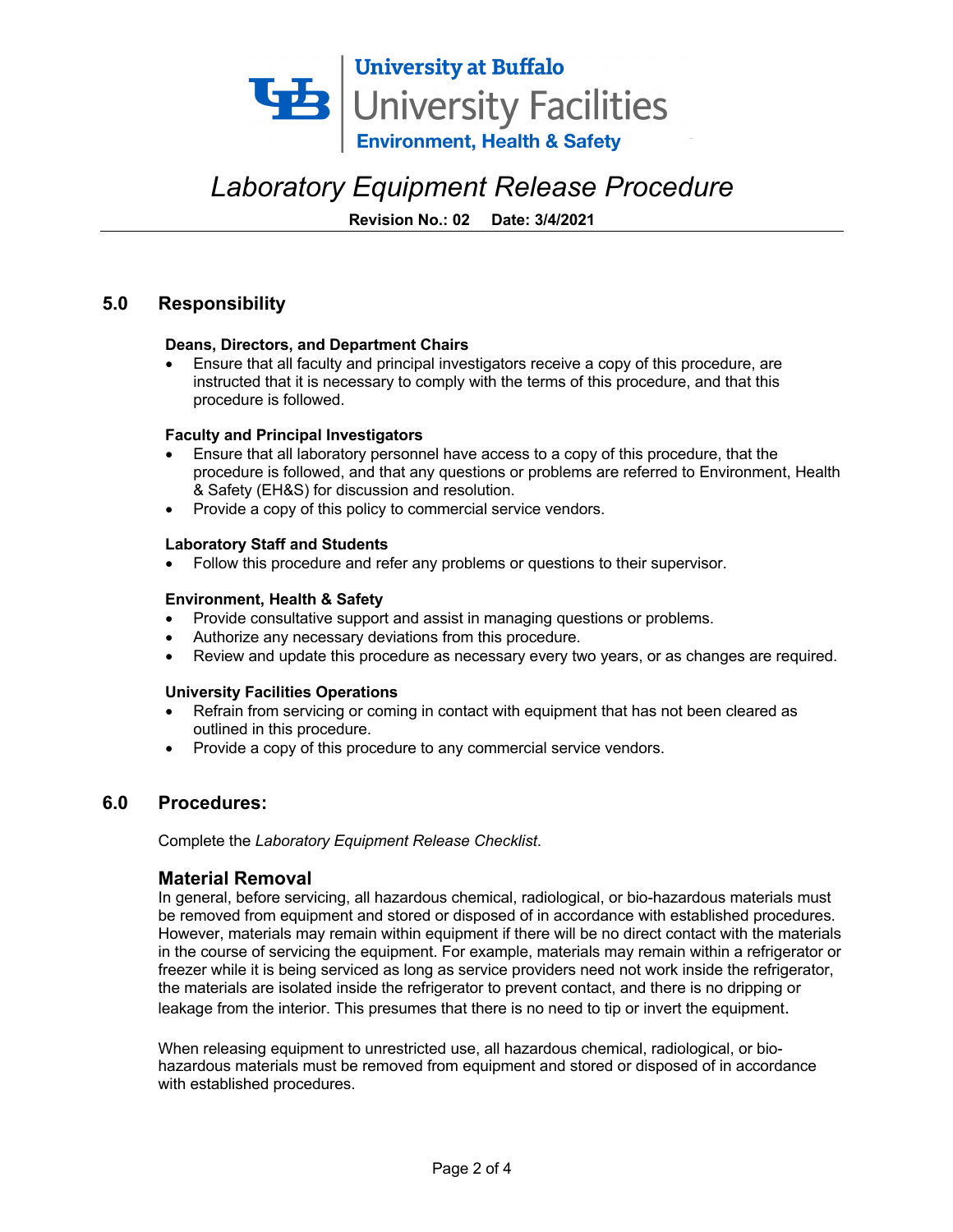

 **Revision No.: 02 Date: 3/4/2021** 

#### **Decontamination**

 to unrestricted use. However, as outlined in Material Removal above, it may be appropriate to only In general, all hazardous chemicals, radiological, or bio-hazardous materials must be removed from equipment surfaces (both internal and external) before the equipment is serviced or released partially decontaminate the equipment in consideration of the nature of the service to be performed, and which surfaces workers are expected to come in contact with.

 advance to mutually determine the required level of decontamination. It is strongly recommended that service workers and lab personnel discuss the proposed service in

Decontamination will be performed as outlined herein.

#### **Radiological Materials**

 maximum level of residual radioactivity will be determined by EH&S policy or by Chapter I, Part 16 of the State Sanitary Code, whichever is more limiting. Surveys will be performed to demonstrate will be available for inspection by EH&S or by the Department of Health. All waste generated in the course of decontamination will be disposed of as radioactive waste. After decontamination, Radioactive contamination will be removed by standard radiological decontamination methods. The that the decontamination limit has been achieved. These surveys will be documented, and records radioactive labels and stickers will be removed, defaced, or temporarily covered.

#### **Chemical Residues**

 Chemical residues will be removed, neutralized, or otherwise rendered non-hazardous using an and the physical nature of the equipment. Hazard labels will be removed, defaced, or temporarily available for inspection by EH&S. Any incidental wastes will be disposed of properly. appropriate method determined by the chemical and physical characteristics of the contaminant(s), covered as appropriate. The decontamination method will be documented, and records will be

#### **Bio-hazardous Contaminants**

 Bio-hazardous contaminants will be removed or rendered non-pathological. Typically, this will be accomplished using a bleach solution, other chemical means, and or by steam sterilization. Hazard labels will be removed, defaced, or temporarily covered as appropriate. The decontamination method will be documented, and records will be available for inspection by EH&S. Any incidental wastes will be disposed of properly.

 impermeable materials, such as polyethylene sheet. If this is done, any contamination, which has been temporarily covered over, must be clearly labeled and explained to service personnel. The covered material will be disposed of as appropriate for the contaminant hazard. If decontamination cannot be achieved, it may be appropriate to cover contaminated surfaces with

#### **Certification and Labeling**

 Once materials removal and decontamination have been completed, the principal investigator (or other authorized individual as designated in writing), will affix a copy of the *"Laboratory Equipment Release Certification"* form to the equipment. All sections of the form shall be completed with the relevant information as appropriate. A copy of the form will be retained, and will be available for inspection by EH&S.